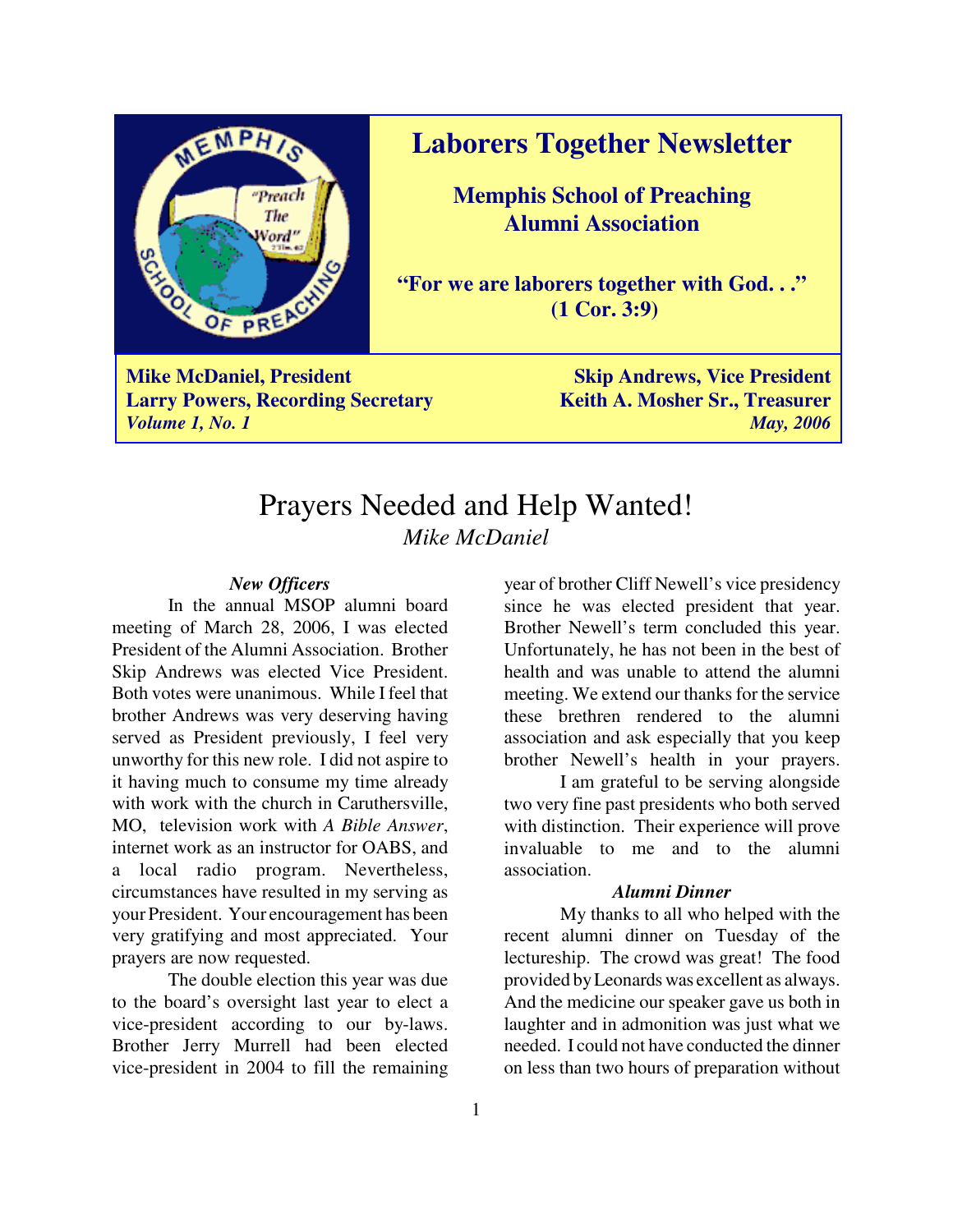the help of a number of people. Thanks to each one who hastened to help when they were called upon to do so.

### *Honorary Alumnus Awards*

Brother B. J. Clarke and Sister Joanne Bradshaw were the worthy recipients of our Honorary Alumnus Awards this year. Both were deeply touched and very appreciative.

## *Alumnus Of The Year*

Our Alumnus of the Year was brother Anthony Hixson of the class of 1984. We regret that brother Hixon was unable to be at the dinner. Brother Terry Claunch gave an excellent introduction of brother Hixon.

Any member of the Alumni Association who would like to make a nomination for Alumnus of the Year needs to contact Rick Lawson (bibletoter@gmail.com) who is the chairman of that committee. Past recipients of the award select the winner each year.

#### *Distinguished Alumnus Award*

Next year, we will have a new award to bestow. This award will be given to those alumni who graduated from MSOP and who have been consistently faithful and active members of the church for a period of not less than twenty-five full calendar years from the time of their Diploma. Those serving on the committee to determine the recipients of this reward are: Bobby Baker, Dustin Forthun, Bobby Gayton, and Michael Hughes.

#### *Book Dedication*

I greatly regret not having had the opportunity to look at the lectureship book before the alumni dinner. I was greatly moved when I saw that the book had been dedicated to the alumni of the school. Brother Liddell wrote,

> To these special, worthy men, the beloved graduates of the Memphis School of Preaching, over these last four decades,

we gratefully and lovingly dedicate this volume of the 2006 Memphis School of Preaching Lectures.

The fact that the class pictures from each of the forty years of the school are included in the front of the book should make this book a treasure to each alumnus, not only for the hard work represented by each manuscript, but for its historical and sentimental significance. If you were unable to attend the lectureship this year, you will definitely want to order the book.

#### *A Tremendous Lectureship*

I have already expressed my compliments to brother Liddell for planning such an edifying lectureship on *the Gospel of Christ*. The topics were exceptional. The wife of one of our alumni commented to me that this was a fitting theme for our fortieth anniversary. I heard comments such as: "uplifting," "this has built me up," "great crowds," "I feel re-charged," "I learned about some new tools for evangelism," "I saw alumni this week that I have not seen in several years," etc. If you were unable to come, be assured that we missed you, you missed some great preaching, and missed the renewing of old acquaintances.

#### *Dues Are Due!*

As a member of the alumni association, you have honorary dues of \$25 that need to be given to brother Keith Mosher. This goes to the alumni association fund. This year we were able to give \$7000 to pay for power point projectors for the first and second year classrooms. This will be very helpful to the students. Many gave their dues during the lectureship, and this was greatly appreciated.

### *Contribution For The Yokefellow*

Over \$3300 was given to help pay for the sending out of the *Yokefellow* next year. It was my happy task to present this to one of the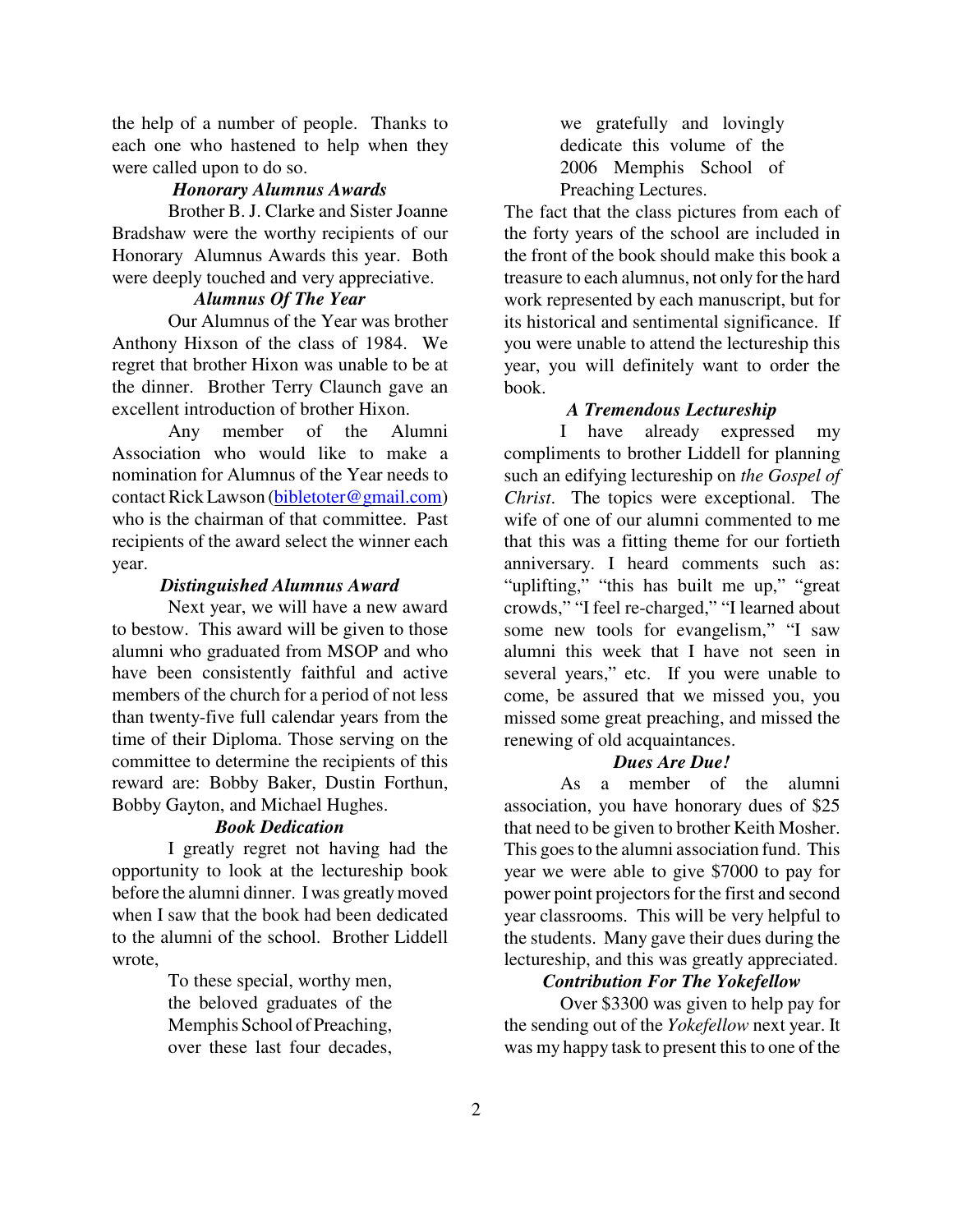elders, brother Harold Mangrum. Now I will tell you an inside joke. When I handed the money to brother Mangrum, I believe he said to me these words: "Now just a million more." That leads me to this . . .

#### *Help Wanted!*

For five long years, we have waited for Germantown to approve the new student apartments. Finally, they have done so. The work is under way. The cost is \$3.2 million dollars. The elders at Forest Hill have \$1.2 million in hand. More money has already begun to come in from those who believe in the work of MSOP. Two million more is required. Your help is needed as an alumnus of this school. Just imagine with me what it would have been like if we could have lived in beautiful new apartments on the same property as the church building, the school building, and the library. We are talking about an atmosphere that will be conducive to learning, to companionship, and to the happiness of the family. We are talking about facilities that will be second to none as far as brotherhood schools of preaching are

concerned. The student body of the Memphis School of Preaching has been and continues to be one of the finest student bodies anywhere with a consistently high number of students each year. Friends, let us place them in a safe, close, and comfortable living environment.

**It is time for the MSOP alumni association to go into fund-raising mode once again.** We have done this before. We can do it again. Each faithful alumnus who loves the school and believes in it needs to began contacting brethren in their region, notifying them of the need, and asking for their financial assistance. Perhaps you can plan an informational dinner in your region. Have all checks made out to MSOP and marked for the Building Fund. *Brother Keith A. Mosher Sr. has challenged his fellow alumni to each raise at least \$1000.* Can we not rise up as faithful alumni of the Memphis School of Preaching and meet this challenge?

Please do what you can, where you are, for the school you love. Surely, the Lord will bless our efforts for the good of His kingdom.

## A BRIEF OUTLINE BOOK PROJECT *Danny Butler*

The alumni board approved the publication of a book of brief outlines that would be appropriate for use in nursing home devotions as well as other meetings at which a local preacher might be asked to speak. These would include meetings, such as city council meetings, PTA, and other events. These outlines are to be such that will provide a brief but pertinent lesson that will bring glory to God. They should provide no more than ten to fifteen minutes of material. They should be outlined with appropriate Scripture and easily adapted by the individual using it.

All alumni are strongly urged to send in at least one outline as soon as possible. If you have considerable experiences in such meetings as mentioned and have access to more than one, feel free to add another.

The purpose is to raise money for MSOP and the new student housing effort. As an alumnus, I am deeply indebted to the school and those who support it. I beseech you to reach back in your memory and recall the former days when we were where the present students are today. How wonderful it would have been if the class you were a part of could